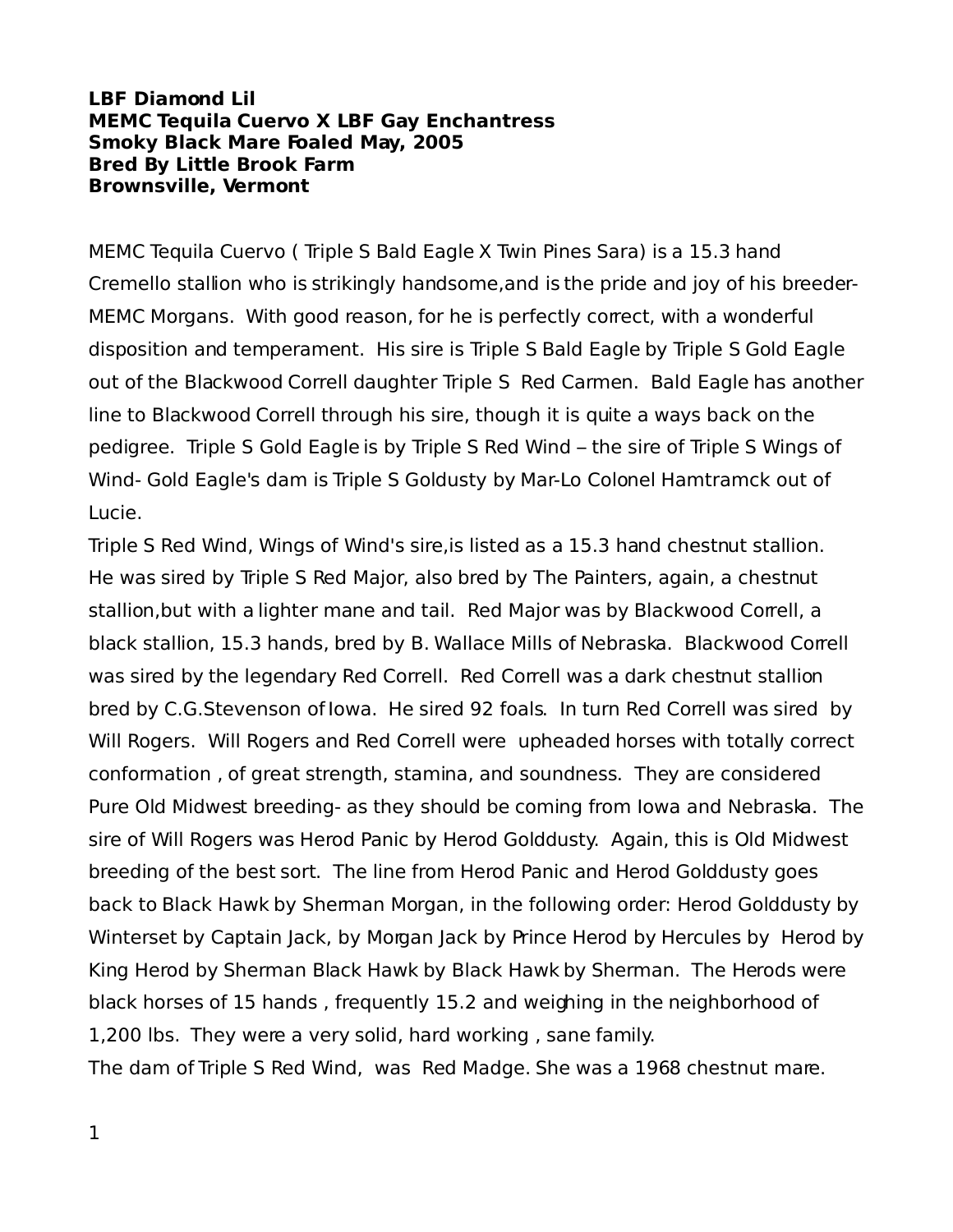She produced seven foals, all carrying the Triple S prefix, and four of whom were by Red Major. The sire of Red Madge was Shawalla Major and her dam was Red Butie. Shawalla Major had a tail male sire line going back to Jubilee King through Juzan then his son Agazizz, then down to Silver Rockwood (whose dam May Rockwood is also behind Blackwood Correll), to Rockfield. Rockfield was a very substantial horse who was the sire of 124 registered get. Silver Rockwood , sire of Rockfield, was a flaxen chestnut, as was his sire Agazizz ( Juzan X Gizea). This is Brunk breeding. Agazizz had 71 registered get . The dam of Rockfield was Katrina Field by Sonfieldout of Blazie Q by Querido out of Katrina. Katrina was linebred to Headlight Morgan on both her sire and dam's sides. Headlight Morgan was at the heart of the famous Sellman breeding program. Katrina Field was bred by Roland Hill of California, as was her dam Blazie Q. Sonfield was by Mansfield out of Quietude by Troubadour of Willowmoor- who went back to Sherman Morgan.

It is the sire of Triple S Goldusty, Mar-Lo Colonel Hamtramck out of Cyclamen who brings in the first of the blood that is a bit different from Little Brook Farms past and present breeding. Mar-Lo Colonel Hamtramck was by Verran's Laddie by Lippitt Moro Ash out of Ruthven's Polly Ann. Ruthven's Polly Ann was by Rajah out of Albena by Allen H by Ethan Allen 3rd. Rajah was by the US Goven't Farm stallion Mansfield and his dam was Viola by General Gates- so Ruthven's Polly Ann was about three quarters Goven't Farm breeding. Albena on the other hand was bred by CC Stillman, and goes back to Sherman on her dam's side and to Woodbury on her sire lines. As well as going back to Morrill and Cushing's Green Mountain- Albena was Ancient Vermont Lineage. This is very much in keeping previous breeding, Sherman, and Woodbury with Government.

It is Lippitt Moro Ash who is an addition to the Little Brook Farm breeding program. Lippitt Moro Ash by Lippitt Moro out of Lippitt Sallie Ash combined the primary stallion's of the Lippitt breeding program- Moro and Ashbrook. He was a Chestnut with a lovely head and nicely balanced body. His dam Lippitt Sally Ash and her dam Lippitt Sallie, have long been considered some of the most beautiful Lippitt mares. On the pedigrees of both Lippitt Moro Ash and Lippitt Sally Ash are found the most famous of Lippitt breeding names- Croydon Prince, Welcome, Dew of June,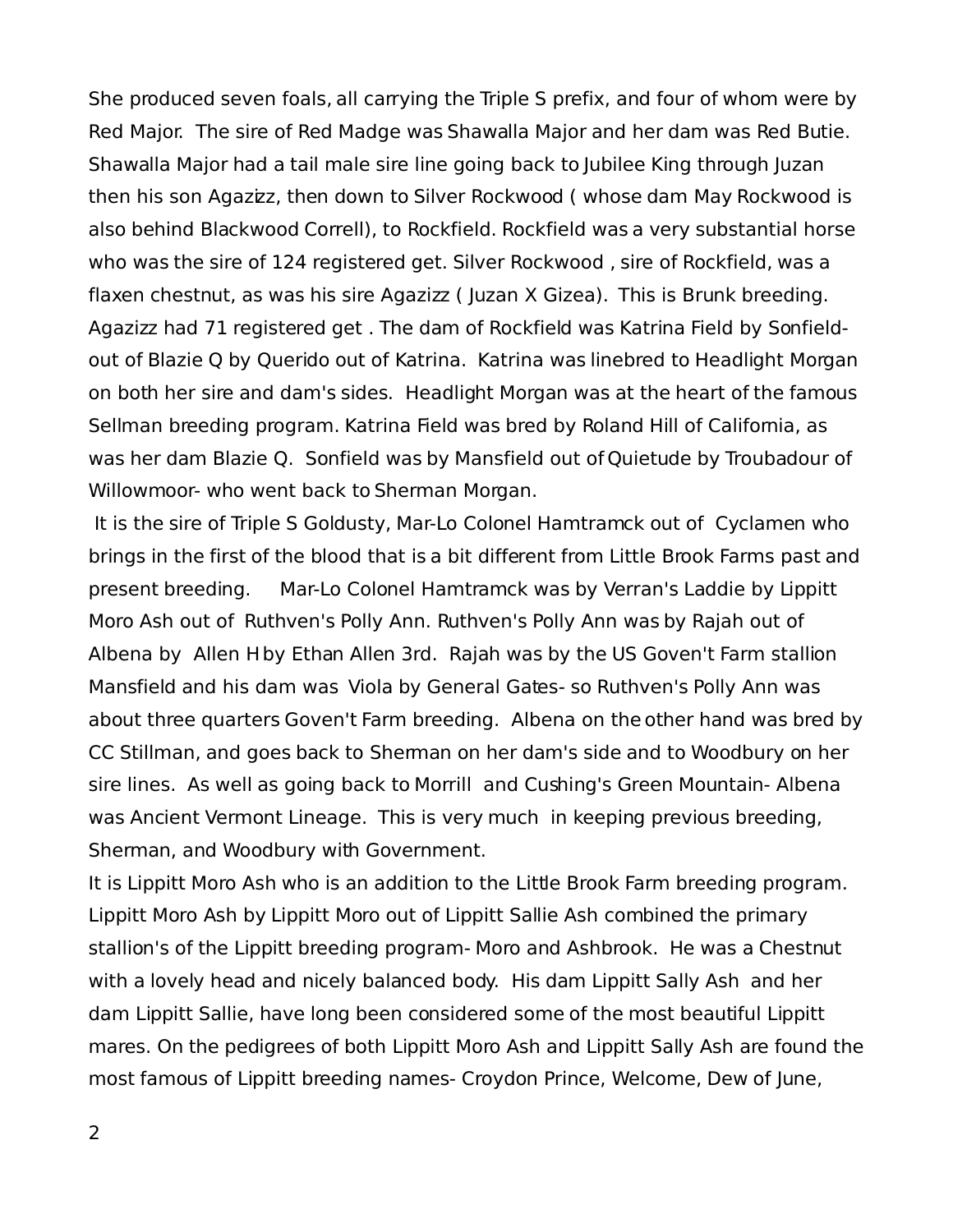Billy Hoffman, Ethan Allen 3rd, Doll, Billy Roberts, Mountaineer and The Radway Horse. Both of them go back not only to Woodbury Morgan, but to Sherman Morgan as well. Moro was the sire of Lippitt Moro, and though he has been called "The Forgotten Lippitt" by some, he indeed has not been forgotten, but in recent times his blood has become highly treasured and prized for his contribution of beauty, bottom and elegance.

Mar-Lo Colonel Hamtramck's dam Cyclamen was all US Government Farm breeding. She was by Bennington out of Juno by Forester. Juno was out of Gertrude by General Gates, and her dam was the Daniel Lambert daughter Caroline. Cyclamen was a 1932 bay mare bred by the US Govemment Farm.

Triple S Goldusty's dam was Lucie a beautiful palomino daughter of Silverton Morgan out of Iyoksica who is also the dam of Silverton Morgan. Silverton Morgan who was by Morgan Gold who was by Red Correll ( who was the sire of Blackwood Correll) . Morgan Gold's dam was Luellen , a smoky black mare from the LU Sheep Co. Ranch in Wyoming. Luellen's dam was Ethete by Flyhawk out of Sue, an unregistered daughter of Linspar who was by Linsley by General Gates and out of Sparbelle by Sparhawk- who goes back to King Herod by Sherman Black Hawk. Night Tide was the sire of Luellen. Night Tide was by Tiffany ( by Mansfield) out of the Allen King daughter Glenalla. Allen King's blood goes back to Daniel Lambert via Ben Franklin and back to Jubilee De Jarnette twice. In addition Allen King carried the blood of Charles Reade who had three crosses to Black Hawk and was himself triple registered as Morgan, Saddlebred, and Standardbred. Allen King was a full brother to Penrod, the sire of Jubilee King.

Iyoksica was the dam of Silverton Morgan. She was bred by the Oglala Community HS in Pine Ridge, SD. She had some of the old Montana CX Larrabee breeding which was used and sought by ranchers in the area. Her sire was Highland Glen who was by Justin's Silhouette X Beauty Panic. Highland Glen was by Justins Silhouette out of Sprite by Escort. Both of Justins Silhouette's parents go back to Sherman Morgan though Quintessence as well as going back to Golddust who went back to Gifford Morgan and to Sherman Morgan and is mentioned in the pedigree of Traveler's Choice, dam of Red Racer. Sprite, on the other hand was bred by The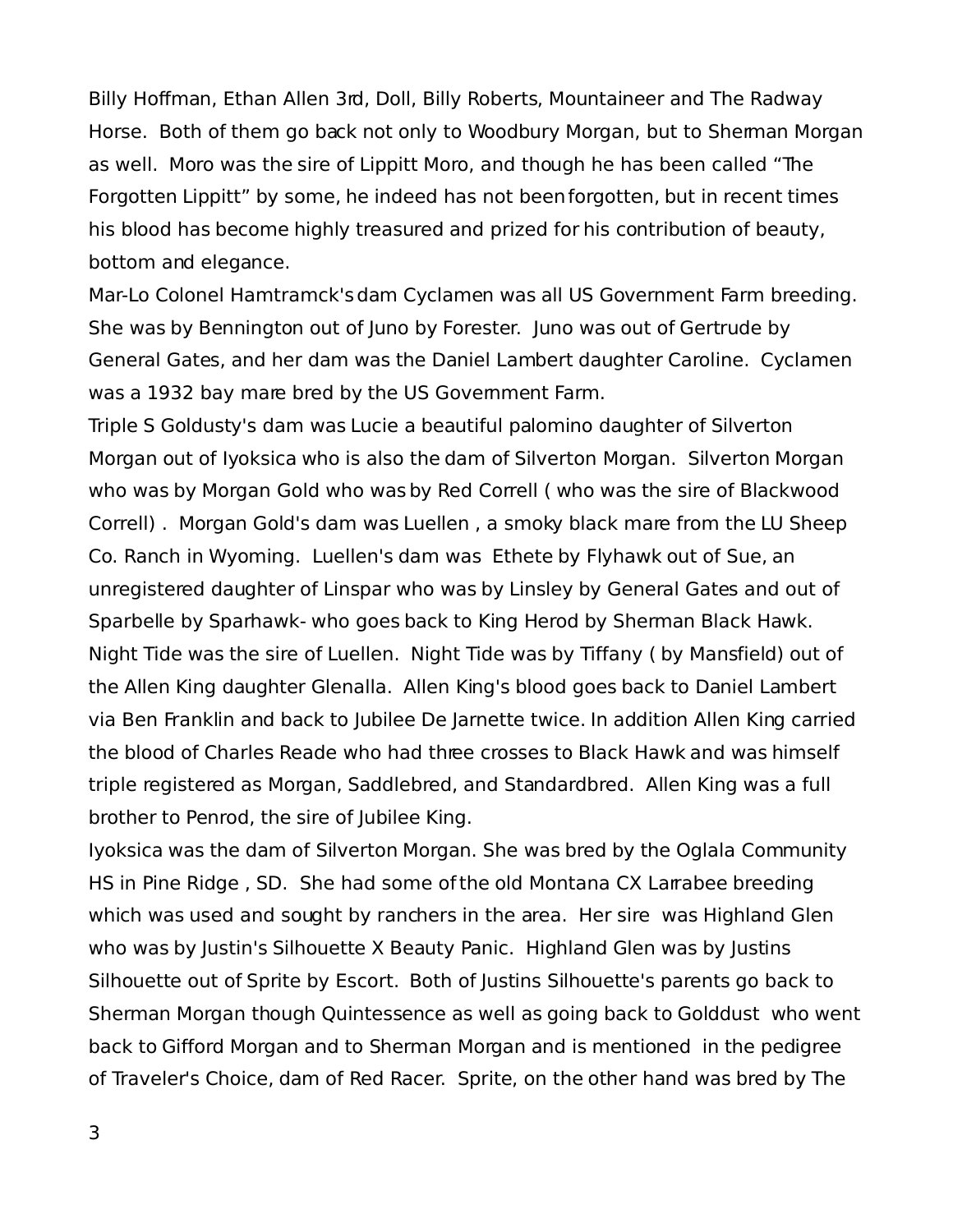Maxwell Lodge in WA, and later was owned by J.E. Rockwood of Kalispell , MT. She was a winning cow horse. Her sire was Escort who is old Govemment breeding, going back to General Gates three times in five generations. Sprite's dam was Nymph, also of US Government Farm breeding, but she carried Troubadour of Willowmoor , (he was bred by C.W. Clise of Redmond, WA, but later stood at the Government farm), as her sire. Her dam was Helen Gates, by General Gates out of the Daniel Lambert daughter Caroline.

Beauty Panic , the dam of Highland Glen was all Old Midwest breeding. She was by Herod Panic out of Midnight Beauty. Herod Panic was also the sire of Will Rogers. Herod Panic's sire Herod Golddusty was by Winterset, and Herod Panic's dam-Midnight Beauty was by Winterset. Again, we see the concentration of Sherman Morgan's blood. Miga who was the dam of Herod Panic was also by Winterset. She was another strongly bred Sherman Morgan horse, with a line to Golddust. It is much the same with Potena, dam of Midnight Beauty.

Triple S Red Carmen was the dam of Triple S Bald Eagle. She was by Blackwood Correll by Red Correll, out of Lita by the Jubilee King son Ken Carmen. Blackwood Correll's dam was Lady Rockwood by Shenandoah Red by Red Correll- giving Blackwood Correll two close crosses to Red Correll. Not only was Shenandoah Red by Red Correll himself, but his dam, Shenandoah Queen was out of the beautiful Jubilee King daughter Rarette. Shenandoah Queen was by Shenandoah King by Shenandoah by Bennington out of Ruby. On the bottom side of Lady Rockwood's pedigree there is mostly Government farm breeding, Rockwood by Bennington out of Caroline is there. Lady Rockwood's dam was May Rockwood out of May Hudson by Dude Hudson, he going back to BlackHawk through Little Crow and Sherman BlackHawk. May Hudson's dam was Hazel S. by Headlight Morgan and out of Diamond who also goes back to Sherman through BlackHawk via Ethan Allen 50. Through her dam, Diamond also carried the blood of Woodbury through the stallion Comet by Chittendon County Morgan.

Ken Carmen, the sire of Lita, the dam of Triple S Red Carman, was by Jubilee King out of Heroda. She was by Allen King who was a full brother to Jubilee King's sire Penrod. Heroda's pedigree goes back to Daniel Lambert to Sherman Morgan on just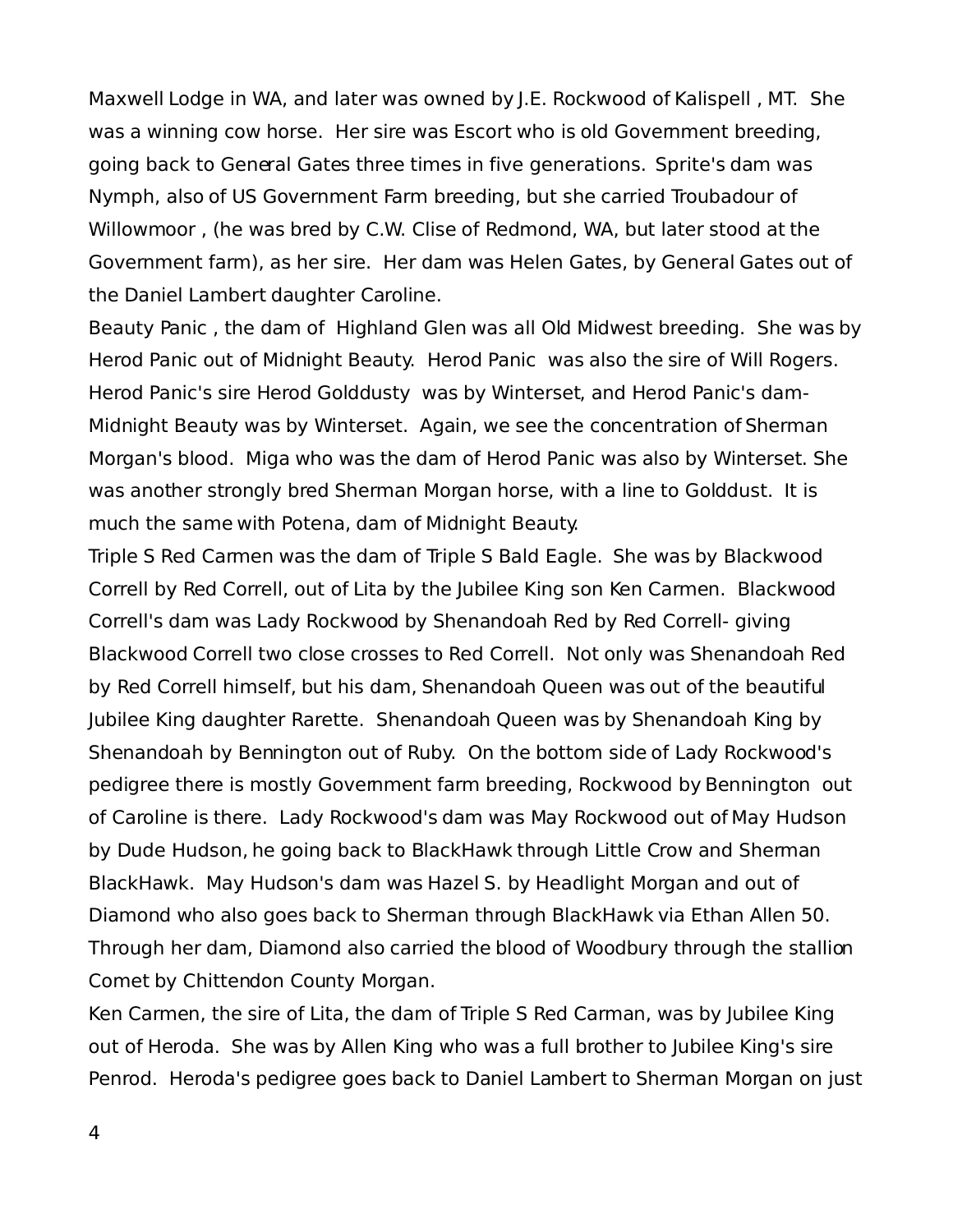about all sire lines save that of Tom Corwin who goes back to Gifford Morgan to Woodbury Morgan and which also contains Morrill who goes back to Bulrush Morgan. Ken Carmen was perhaps the tallest of the Jubilee King sons, standing at 16 hands, he was chestnut , described as Mahogany chestnut and is said to have sired palominos. Cressy was the dam of Lita, she was bred by JC Jackson, of Harrison, Montana. Cressy was sired by Found-At-Last, who was in turn sired by Glen De Jarnette – who goes to Jubilee De Jarnette by way of the stallion Jupiter who was out of JC Brunk's famous and very beautiful mare- Senata . Jupiter was bred by JC Brunk as well, and only left four progeny. Found-At-Last's paternal granddam was Frances who goes to Daniel Lambert through Chetco, and Jubilee De Jarnette four times on her pedigree within three generations. Extremely concentrated Sherman blood here. Found-At-Last's dam was Florence by Sangamo. Found-At-Last was her only produce. Her sire Sangamo was out of Senata and by Dr. Strawn. Dr. Strawn was the grandson of the triple registered stallion Charles Reade who was by the BlackHawk grandson Woodward's Ethan Allen. On the bottom side of her pedigree Florence was a BlackHawk great granddaughter. Cressy's dam was Pretty by Chief Bugler. Chief Bugler was bred by CX Larrabee of Home Park, Montana and later sold to JC Jackson who remained his owner till his death. Chief Bugler was by Tyee out of Gayla Girl. Both Tyee and Gayla Girl were sired by Jubilee De Jarnette and their respective dams were sired by Lambert Boy by Lambert Chief by Daniel Lambert. Both Jubilee De Jarnette and Lambert Boy were 15.3 hands and both had very good trotting time records. CX Larrabee was also the breeder of Troubadour who was the sire of Troubadour of Willowmoor, noted sire at the US Government Farm.

Twin Pines Sara was the dam of MEMC Tequila Cuervo. She was a palomino mare bred by Barbara Wilking of Bridgewater, South Dakota. At first glance her pedigree appears to be rather unrelated to that of Triple S Bald Eagle, Tequila Quervo's sire. But in reality it is not unrelated at all. Twin Pines Sara's sire was Elm Crest Squire and her dam Mrs. O. Elm Crest Squire was by Hylee's Torchlight. Torchlight was by Torchfire who was by Senator Graham out of Jubilee Joy. Senator Graham was by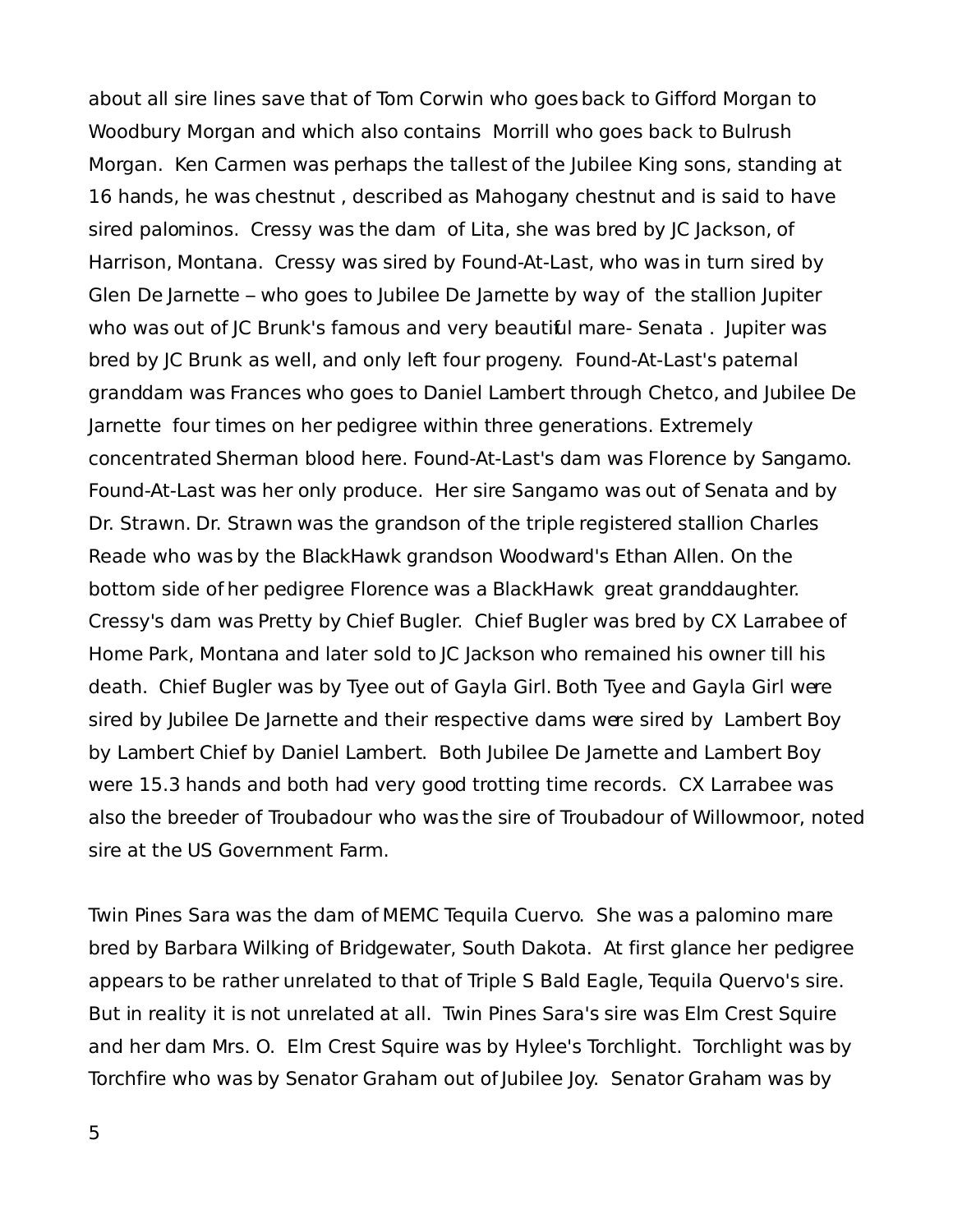Senator Knox, the son of Knox Morgan and Senata. Senator Graham's dam was the JC Brunk bred mare Fanita. She by Tiffany by Mansfield- US Government Farm again. Fanita's dam was Benita by Knox Morgan out of Ben's Daisy by Ben Franklin by Daniel Lambert. Torchfire's dam -Jubilee Joy- was out of Jubilee King's full sister Sentola and sired by Flyhawk by Go Hawk by Sunny Hawk, who carried the Bulrush Morgan line of descent through Morrill Queen behind Bombo- Flyhawk's paternal granddam. In fact Bombo combined the Sherman blood through her three crosses to King Herod with that Bulrush blood. Flyhawk's dam was Florette- the daughter of Florence Chandler who was a daughter of Knox Morgan and out of JC Brunk's Senata. She was a full sister to Senator Knox , the sire of Senator Graham. Florette's sire was Allen King- the full brother to Jubilee King's sire Penrod. The dam of Hylee's Torchlight was Illawana Marie. She was sired by Cherokee Gilmore out of Illawana Lady. Cherokee Gilmore was by Highview King, a Jubilee King grandson by King De Jarnette who was out of Deura by Senator Knox out of the Penrod daughter Penala. Penrod was the sire of Jubilee King, and the nephew of Allen King. Penala's dam was Galva by Billy Herod- going back to King Herod. Penala was out of Chista a daughter of Chetco by Ben Franklin, and out of Lucy by Billy Bodette- more Sherman Morgan blood indeed. Penrod carried Ben Franklin, Jubilee De Jarnette and Billy Bodette as well as Tom Corwin who went back to Gifford Morgan and who is behind Ken Carmen who is behind Triple S Red Carmen.

The dam of Highview King was Sentola, the full sister to Jubilee King. This is the sire line of Cherokee Gilmore . Familiar names behind perhaps not so familiar names on the pedigree of Twin Pines Sara.

Mallow was the dam of Cherokee Gilmore. Mallow was bred by the LU Sheep Company , her sire was Linspar by Linsley- US Government Farm breeding – Linsley was by General Gates out of the Headlight Morgan daughter Sunflower Maid. Mallow's dam was Larkspur by Flyhawk. Larkspur was out of a daughter of Morgan Patch who traced to Dan Patch , a trotting bred stallion.

Illawana Marie's dam was Illawana Lady. Illawana Lady was by Captain Red , a son of Juban by Jubilee King X Jeanne. Jeanne was another of the JC Brunk bred mares. She was a double Charles Reade mare, with a line to Knox Morgan, a line to Senata,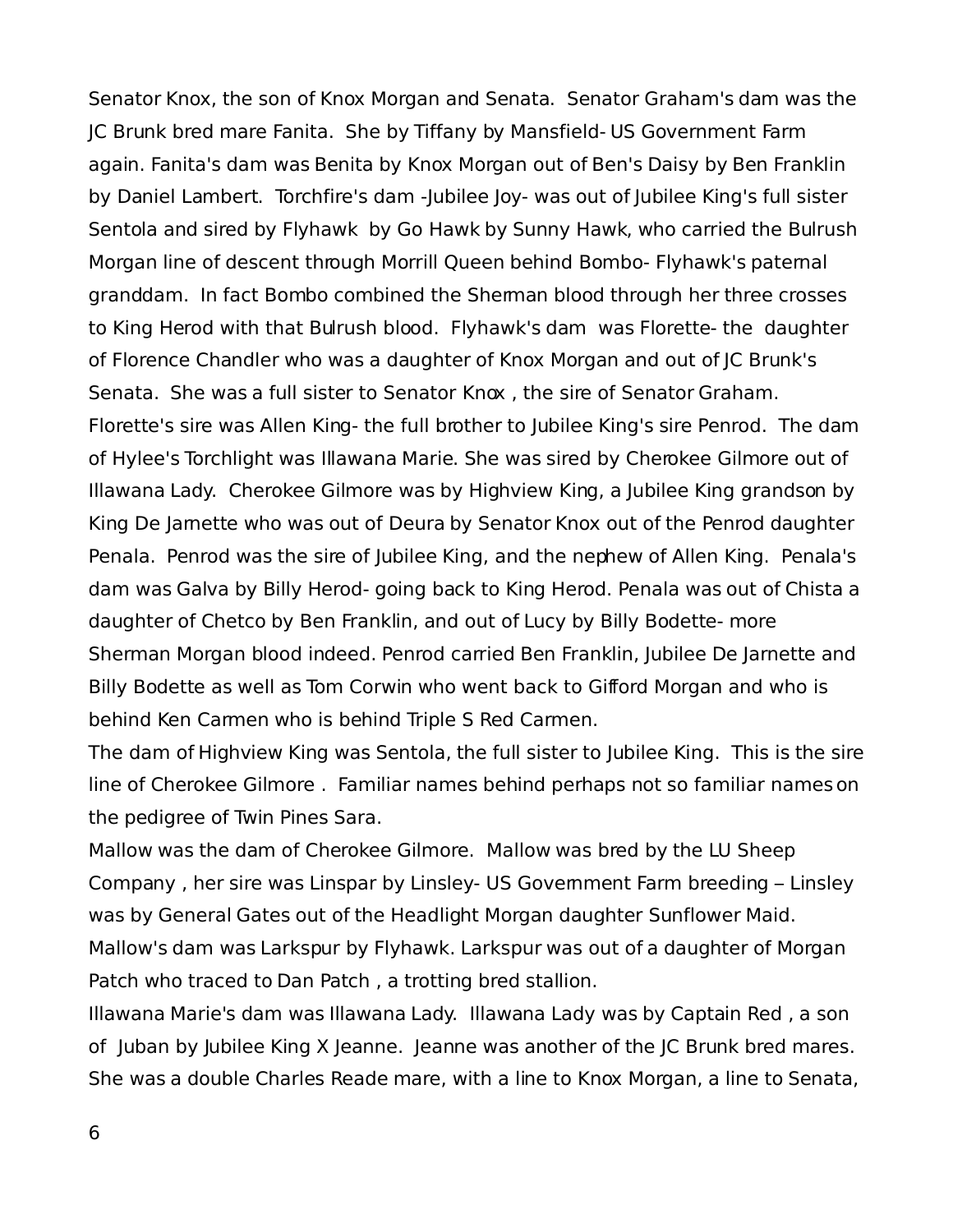and multiple lines to Daniel Lambert. Her paternal granddam was Mrs. Lewis, who was the dam of the Jubilee King son, McAllister. The dam of Captain Red was Gizea by Go Hawk out of the Knox Morgan daughter Liza Jane. Liza Jane was a black mare with a silver gray tail, and a mare whose name is always a very good thing to have on a pedigree as she was not only a beautiful mare but a very strongly bred mare who passed on her quality to all her family. For in addition to being a Knox Morgan daughter she was a granddaughter of both Allen Franklin, sire of Penrod and Allen King as well as being a granddaughter of the lovely Senata. Liza Jane was one of the most famous of the JC Brunk bred mares.

The dam of Illawana Lady was Illawana Ruby by Hiro- by Tiffany out of King De Jarnette's dam- Deura. Illawana Ruby's dam was Nala by Go Hawk out of Penalaagain we see a repeat of the Brunk breeding pattern- Knox Morgan, Daniel Lambert, Mansfield.

The dam of Elm Crest Squire, sire of Twin Pines Sara, was Gidget. Gidget was by Broadwall St. Pat out of Milady by Fillmore- who was by Mansfield out of Narissa a daughter of Troubadour of Willowmoor. Milady's dam was Maroon who was by Highview King out of the LU Sheep Company mare Sox. Sox was by Linspar out of Nancy by Flyhawk. This is breeding of the same pattern as that of Mallow behind Cherokee Gilmore.

Broadwall St. Pat on the other hand, does not follow this exact pattem of breeding. He was a son of the renown stallion Parade. Parade was bred by J Cecil Ferguson of Rhode Island. Parade was a National Grand Champion stallion, and sired 153 get. Parade toured the country with The Spanish Riding School in 1964. He was a dark chestnut stallion. Parade was sired by Cornwallis who was bred by CA Stone of New Hampshire. Cornwallis's influence on the Morgan breed cannot be underestimated at all. Sealect was the sire of Cornwallis, and the dam of Cornwallis was Cornwall Lass. Sealect's sire line goes Sire Ethan Allen, Ethan Allen 3rd,,Ethan Allen 2nd, back to Peter's Morgan, and on to Gifford Morgan, son of Woodbury Morgan. The dam of Sealect was Bell Marea she by Knox Morgan out of The Underwood Mare who goes back to Gifford Morgan again.

Cornwall Lass has very similar breeding, primarily Woodbury Morgan family, with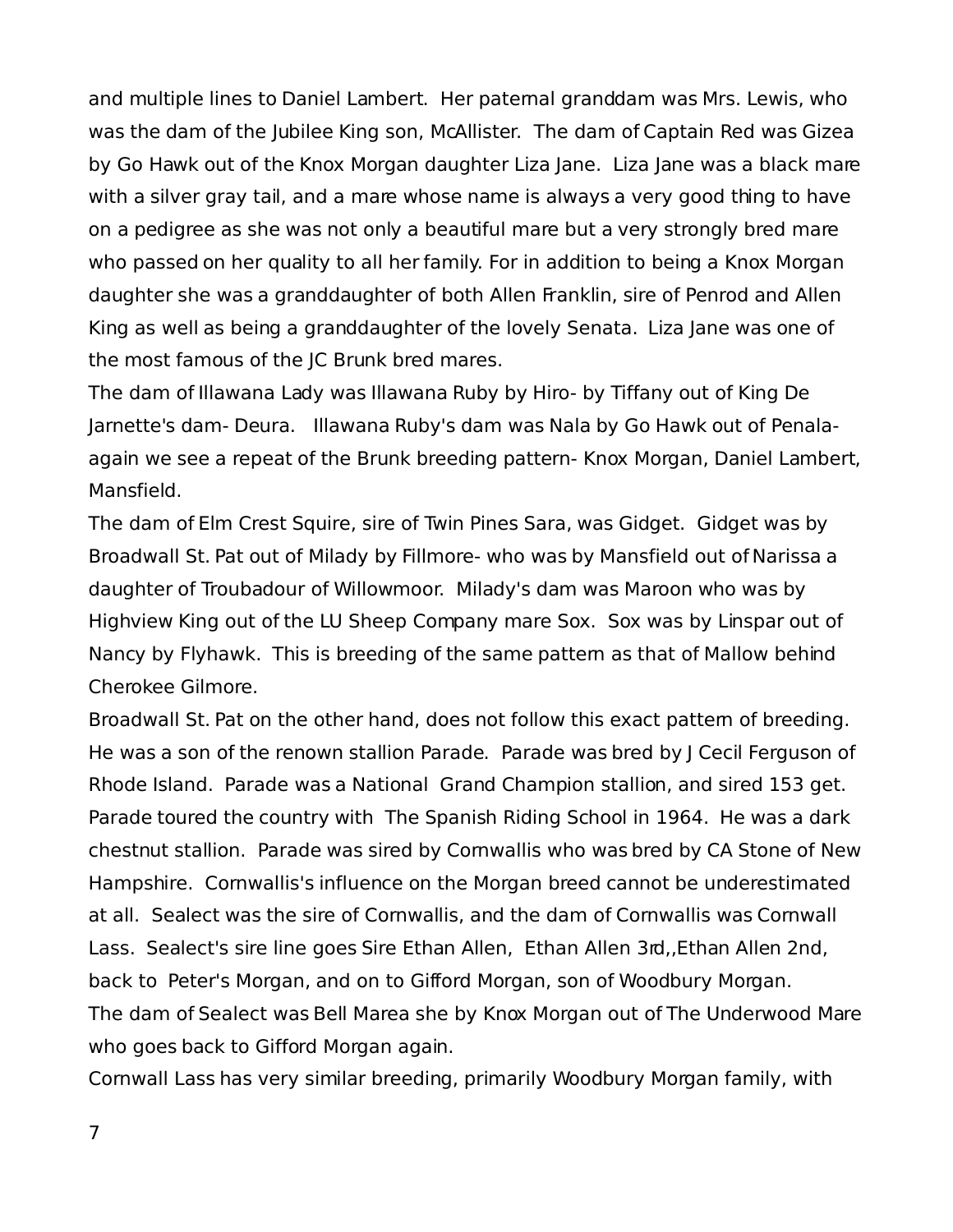the addition of Morrill who takes us back to Bulrush Morgan. These lines of Broadwall St Pat's pedigree are Old New England breeding or Ancient Vermont Lineage as it is sometimes called today.

Parade's dam was the highly respected mare Mansphyliss. She was by Mansfield out of Paragraph a noted Jubilee King daughter whose dam was Nella by Allen King out of the gray tailed Liza Jane.

Broadwall St Pat's dam was the beautiful Lippitt Georgia bred by Robert L Knight of Rhode Island. Her breeding is very similar to that of Mar-Lo Colonel Hamtramck in that she had lines to both Ashbrook and Moro as well as to Billy Roberts, Billy Hoffman, and Billy Folsum back to Sherman Morgan. She also had the blood of another very well known Lippitt mare- NeKomia whose dam Bridget carried many lines back to Woodbury Morgan as well as a line to Sherman through Mountaineer, who also had a Woodbury line.

The dam of Twin Pines Sara was the palomino Mrs. O a mare of strong US Government Farm breeding. Mrs. O was by the palomino stallion Nugget Star out of the chestnut mare Mortana Allie. Mortana Allie was bred by the Jackson Morgan Ranch. Nugget Star was by Hidden Nugget X Lolita May. Hidden Nugget was by the Revere son, Ringlings Revere- bred by Clark Ringling of Lovelock, NV. Revere was a pure Government bred stallion by Mansfield out of Folly by Bennington, the sire of Mansfield. Ringlings Revere was out of Anneka Revere also by Revere and therefore half sister to Ringlings Revere. Anneka Revere's dam was Anneka Van Horn by Dewey by General Gates out of The Lovely One by Dewy. So here is close inbreeding to the US Government Farm foundation stallions. Lolita May was by Silver CA a son of Tehachapie Allen by Manfield's full brother Querido. The dam of Silver CA was Margett L by Linsley out of Donbelle. Again, pure Govemment breeding. One of two lines on this side of the pedigree that were not Govemment breeding was through Tehachapie Allen's dam Tab. She was a Sellman bred mare by Texas Allen out of Birdie a daughter of Major Antione. The other non-Government line was that of Lolita May's dam who was the Ken Carmen daughter Carmela , she was out of Fan R.M. by Government bred Romanesque.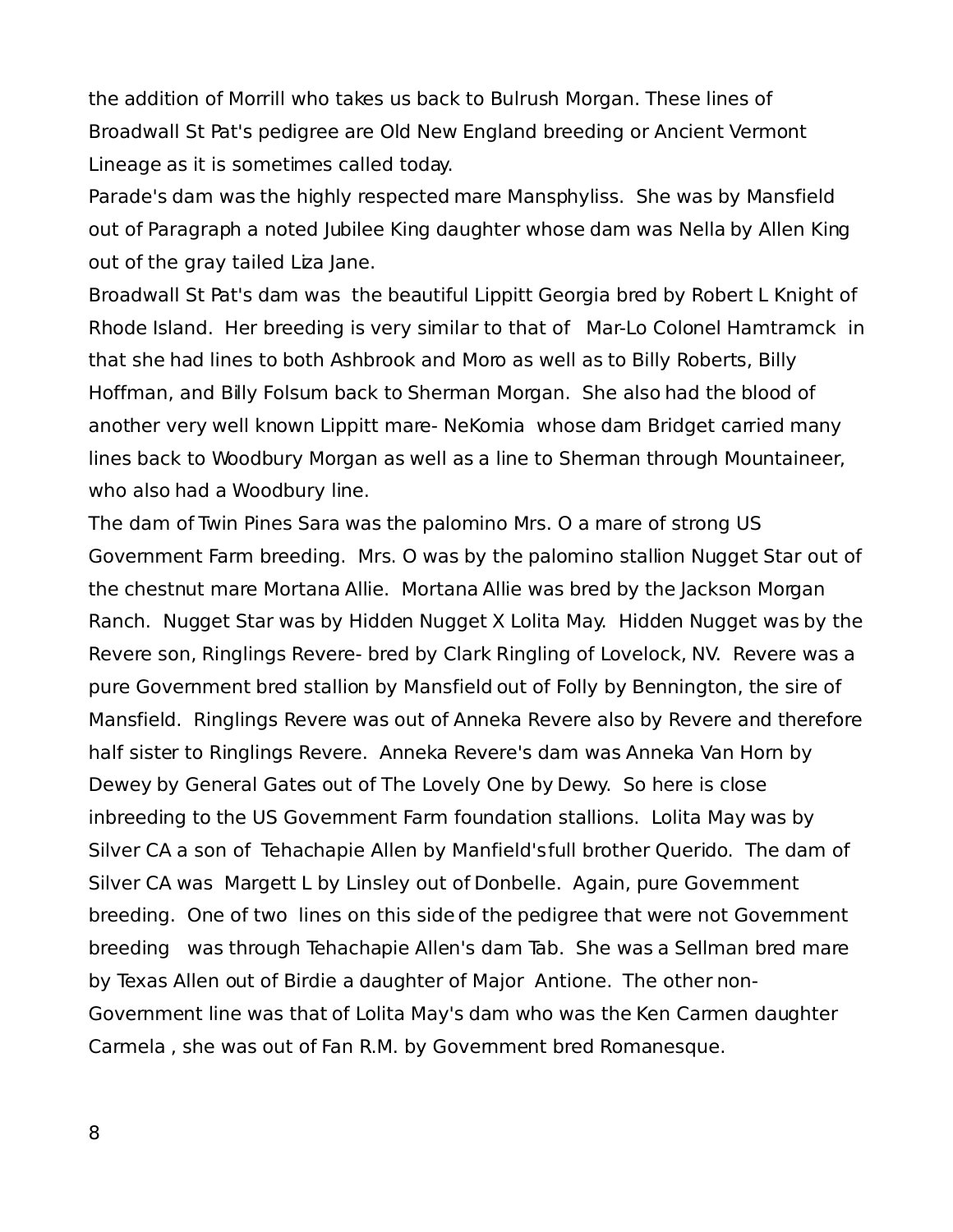Mortana Allie was by Senatefield, a son of the Champion stallion Trophy's full brother Fleetfield . Senatefield was out of the LU mare Parka by Senator Graham who went back to Knox Morgan. Parka was out of Lupine by Plains King out of Mallow- who we have mentioned earlier. The dam of Mortana Allie was Mortana Detta by the Sonfield son Rosefield . Mortana Detta was out of Detta by Delbert out of Etta by Chief Bugler. Delbert's dam was the Sellman mare Alibirdie a Red Oak granddaughter out of the Headlight Morgan daughter Birdie K.

LBF Gay Enchantress is the dam of LBF Cajun Queen. Gay Vaquero, her sire, was bred by Richard and Phyllis Nelson whose prefix was Primavera. Gay Vaquero was sired by Vaquero Mac, who sired only 15 Registered Morgan horses, some of whom went on to be breeding horses, but for the most part his line has died out. Vaquero Mac was also bred by the Nelsens. He was a very handsome chestnut horse and his son Gay Vaquero resembled him strongly. Vaquero Mac was a solid, well balanced individual, with powerful hindquarters, and the same overall smoothness his son inherited. Vaquero Mac's sire was the chestnut Ro Mac, bred by Dr. CC Reed of California. Ro Mac was 14.3 hands and Vaquero Mac was very obviously his son- the body of all three horses, Gay Vaquero, Vaquero Mac and Ro Mac are almost interchangeable. Ro Mac was by the well known Gay Mac. Gay Mac in tum was by the US Government Morgan Horse Farm premier stallion Mansfield. Mansfield was by Bennington by General Gates out of Mrs. Culvers. It is almost impossible to find a Morgan Horse today without Mansfield on the papers. So wide an influence has Mansfield had. Mrs. Culvers the dam of Bennington was brought into the Government Farm breeding program from KY, in an effort to increase size in the herd. She was a great granddaughter of Gist's Black Hawk Morgan by Blood's Vermont Black Hawk, by Black Hawk , son of Sherman Morgan- one of the three most famous breeding sons of Justin Morgan. General Gates was by Denning Allen out of Fanny Scott, a mare of primarily Thoroughbred breeding. Denning Allen, however was all Morgan, with multiple crosses to Sherman Morgan through Black Hawk. Denning Allen also carries a cross to Woodbury Morgan, and one , more rare to Red Robin, another son of Justin Morgan, though a lessor known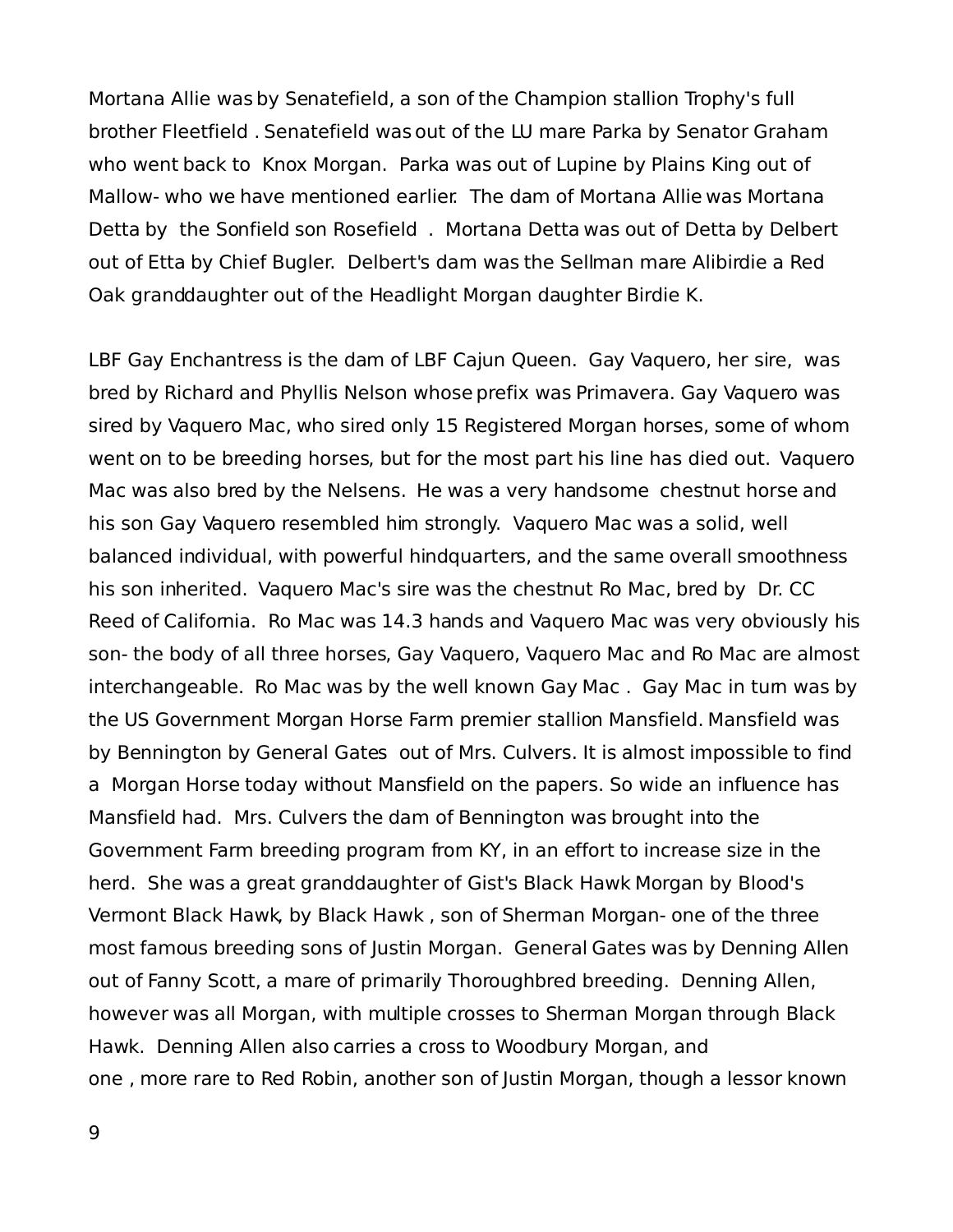son.

Artemsia was the dam of Mansfield, and through her is a link to what is considered as Ancient Morgan lineage breeding. She was by Ethan Allen 3<sup>rd</sup> out of the Harrison Orcutt Mare. Ethan Allen 3<sup>rd</sup> (Borden's) was by Ethan Allen 2<sup>nd</sup> (Peter's) son of Peter's Vermont by Green Mountain Morgan and going back to Gifford Morgan by Woodbury Morgan, another of the three most famous breeding sons of Justin Morgan. The cross of Bennington and Artemsia has long been considered a "golden cross" and it is one which has produced the backbone of not only the WWF, but of all of today's Morgans who can be considered of Government breeding. This then is the top sire line of Gay Vaquero- pure old US Government Farm breeding. On Artemsia's pedigree one finds the names that rank among the most famous in the early years of the breed – Cushings Green Mountain, Billy Root, Hale's Green Mountain, Black Morgan, The Batchelder Horse, The Levi Wilder mare, and yet another of Justin Morgan's lessor known sons-The Hawkins Horse.

Dewdrop the dam of Gay Mac was by General Gates out of Ellen. Ellen was a Vermont bred mare, standing 15.2 hands with nine crosses to Justin Morgan, through all three famous sons, Sherman, Woodbury, and Bulrush. She was owned and registered by Joseph Battell and kept as a broodmare at the Government Farm. She produced 14 foals, 13 of whom were filly foals. She was a big, smooth, upheaded mare and beautifully bred. She was one of the best of the Government broodmares. Ellen carried her line to Bulrush through Morrill, by The Jennison Colt a grandson of Bulrush. Gifford Morgan by Woodbury is on her pedigree as well as Motion by Daniel Lambert going back to Sherman Morgan.

Bessie Ro was the dam of Ro Mac. She was by Querido ( full brother to Mansfield) and out of Roboss by Red Oak. Bessie Ro was bred by Roland G. Hill of California, and again is considered pure WWF. Roland G. Hill bought many of his mares from Richard Sellman of Rochelle, TX. The Sellman name is revered by breeders of the Working Western Family, and horses of his breeding's lines are highly sought to this day. After the death of Richard Sellman, his horses were dispersed, and as in the case of Roland G. Hill, some of the mares went to California breeders, becoming in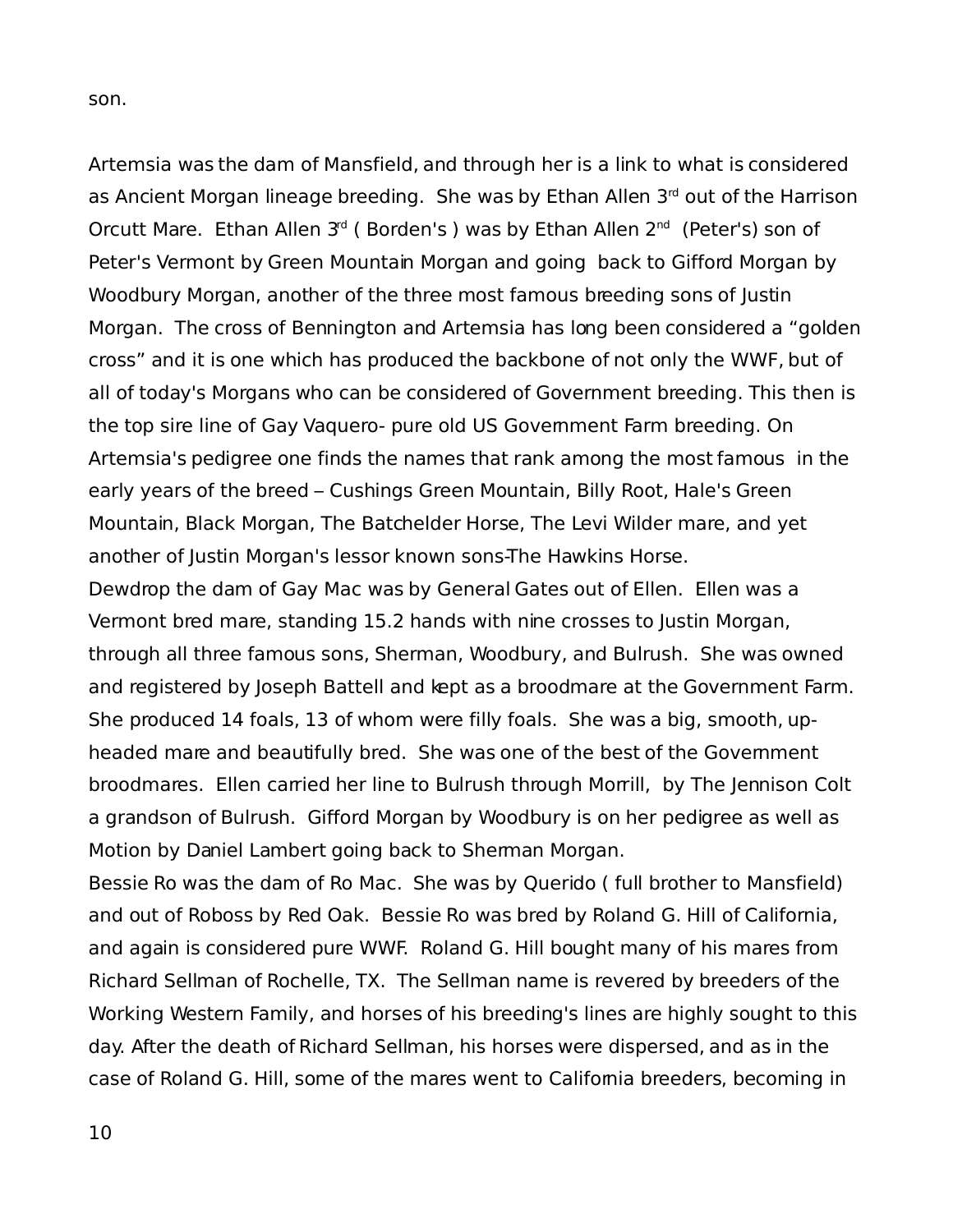turn the basis for the Morgans we now call old California bred. Others went to Quarter Horse breeders in Texas, lost to the Morgan breed, but a goodly part of the Foundation Quarter Horse as we know it today. Roboss was a 1920 mare who is among the most highly sought. She was out of Bossie A , also bred by Richard Sellman. Bossie A represents the very heart of Sellman's breeding program- she by Major Antoine out of daughter of Major Gordon. Major Antoine was by Meteor Jr. by Meteor by Young Rix who was a son of Chieftain, who was a son of Black Hawk by Sherman Morgan. For the most part these were 16 hand horses either black or brown in color, and from Vermont. From Major Antione on this is considered solid mid-western breeding which is the basis of Sellman's breeding. Most go back to Sherman Morgan, some through Black Hawk. Some go to Woodbury and Bulrush such as Octoroon who is behind Bossie Gordon, the dam of Bossie A. Major Gordon who has the blood of Octoroon also has a line to The Hawkins Horse by Justin Morgan through Joe Brown by Davy Crockett by The Hawkins Horse. Major Gorden also had a line to Woodbury through Comet who was by The Chittendon County Morgan by Putnam Morgan by Woodbury. Comet has this exact breeding on both the top and bottom of his pedigree. In his day Comet was undefeated as a show horse and after he left his home state of Vermont, and went to Kentucky – was considered one of the very best sires in that state. Again, a strong blend of the three famous sons, with lines to lessor known sons , which was characteristic of the Sellman breeding program as the horses were known to be and bred to be sound, hard using stock.

Red Oak the sire of Roboss, was by General Gates out of Marguerite, who was by White River Morgan who traces to Woodbury Morgan on both top and bottom of this pedigree. Red Oak was bred by Joseph Battell, and some say he was the best son of General Gates. Certainly the the Ancient Vermont blood of his dam Marguerite was a contributing factor in that. For in addition to Woodbury Marguerite also has the blood of an unnamed daughter of Justin Morgan behind her.

This then is the very top line of Gay Vaquero's pedigree through Vaquero Mac. It is from the dam of Vaquero Mac that a divergence from the very top line begins. While still heavily Sellman breeding in nature, one begins to see more Sherman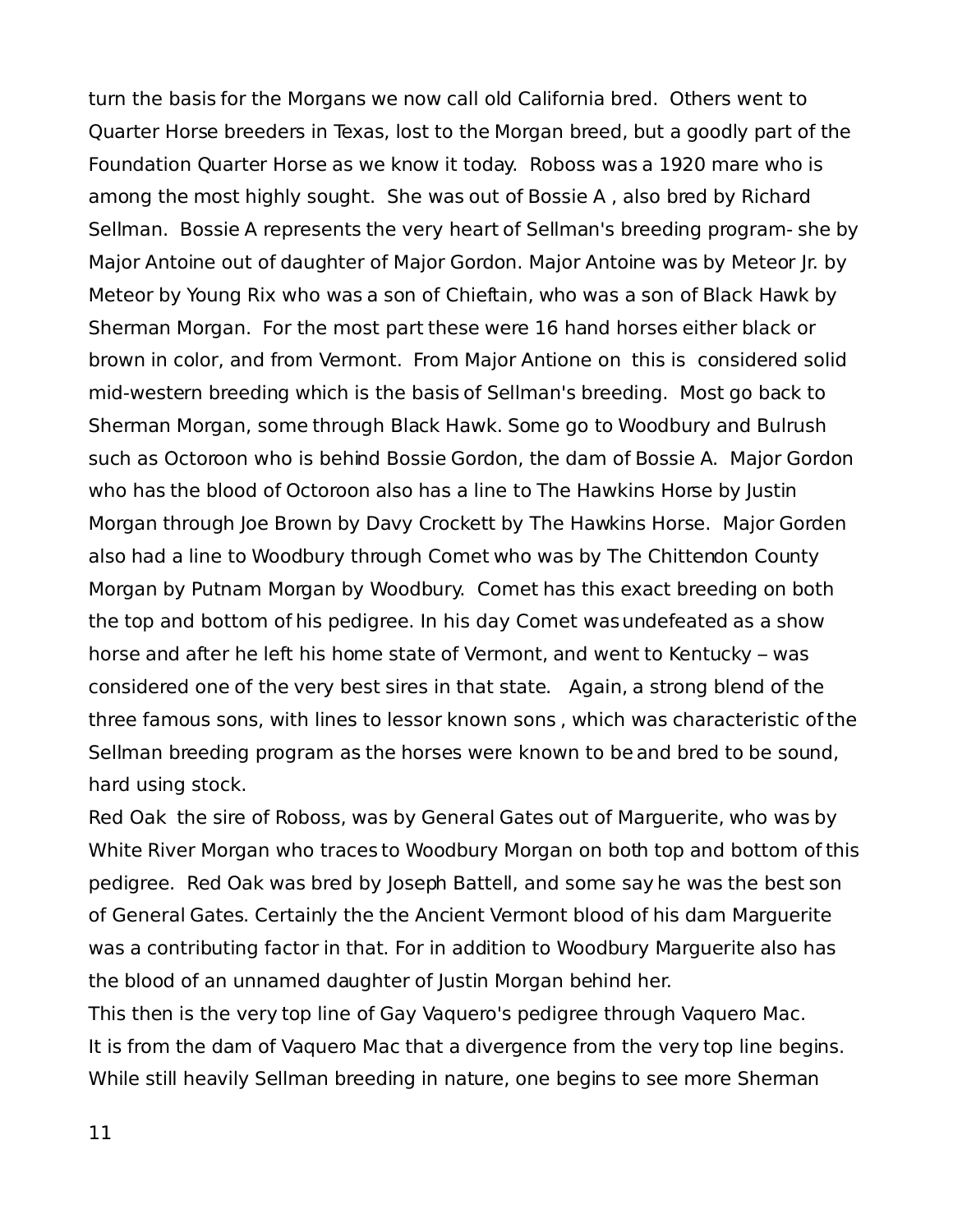Morgan and Bulrush Morgan blood added. Oh-Cee's Gift ( bred by R.N. Nelson , foaled in 1956) was the dam of Vaquero Mac, and while her sire line Montabell, by Montecrest Sellman by Joe Bailey by Headlight Morgan is pure Sellman breedingher paternal dam line goes back to the famous cross of Bennington and Artemsia, through Querido. This line – that of Jinglebells dam of Montabell brings in more Bulrush Morgan through Morrill and doubles up on Headlight Morgan through his son Easter Allen Morgan. In addition there is a line to Black Hawk by Sherman here through Easter Allen Morgan's dam-Bessie Morgan. These were all robust horses, some like Bessie Morgan as large as 15.2 hands, others of the 14.3 hand range with weights of 1100 lbs.

It is through Oh-Cee's Gift's dam Jane Abbey , bred by J.C. Brunk, that we see far more of the Sherman Morgan blood. It is here in abundance through Jane Abbey's sire Raragraph by Jubilee King and out of Nella by Allen King. Allen King and Penrod, the sire of Jubilee King were full brothers by Allen Franklin out of Black Bess. Allen Franklin was by Jasper Franklin by Ben Franklin by Daniel Lambert. Jasper Franklin's dam was Twilight by Daniel Lambert. In the fourth generation sire lines of Jasper Franklin, Black Hawk by Sherman Morgan appears four times. Heavy Sherman blood concentration indeed.

Daisy, the dam of Allen Franklin has no less concentrated Sherman blood, but hers comes through the famous 'Billy's'- Billy Bodette, and Billy Root- she also carried a line to Royal Morgan by Sherman and one to The Atkins Mare by Sherman. This much blood of Sherman through Daniel Lambert especially was the hallmark of the earlier JC Brunk breeding program- which is indeed another equally important contribution to the foundation of the modern Working Western Family.

Black Bess, the dam of Penrod and Allen Franklin, was by Jubilee De Jarnette, the only son of the very famous and undefeated show mare Lady De Jarnette. She was so famous that after a little while nobody would show against her, and she did exhibitions only. She was a five gaited mare. She was a great granddaughter of Black Hawk. Jubilee Lambert was the sire of Black Bess, he was by Daniel Lambert himself, out of a Black Hawk granddaughter. The bottom side of Jane Abbey's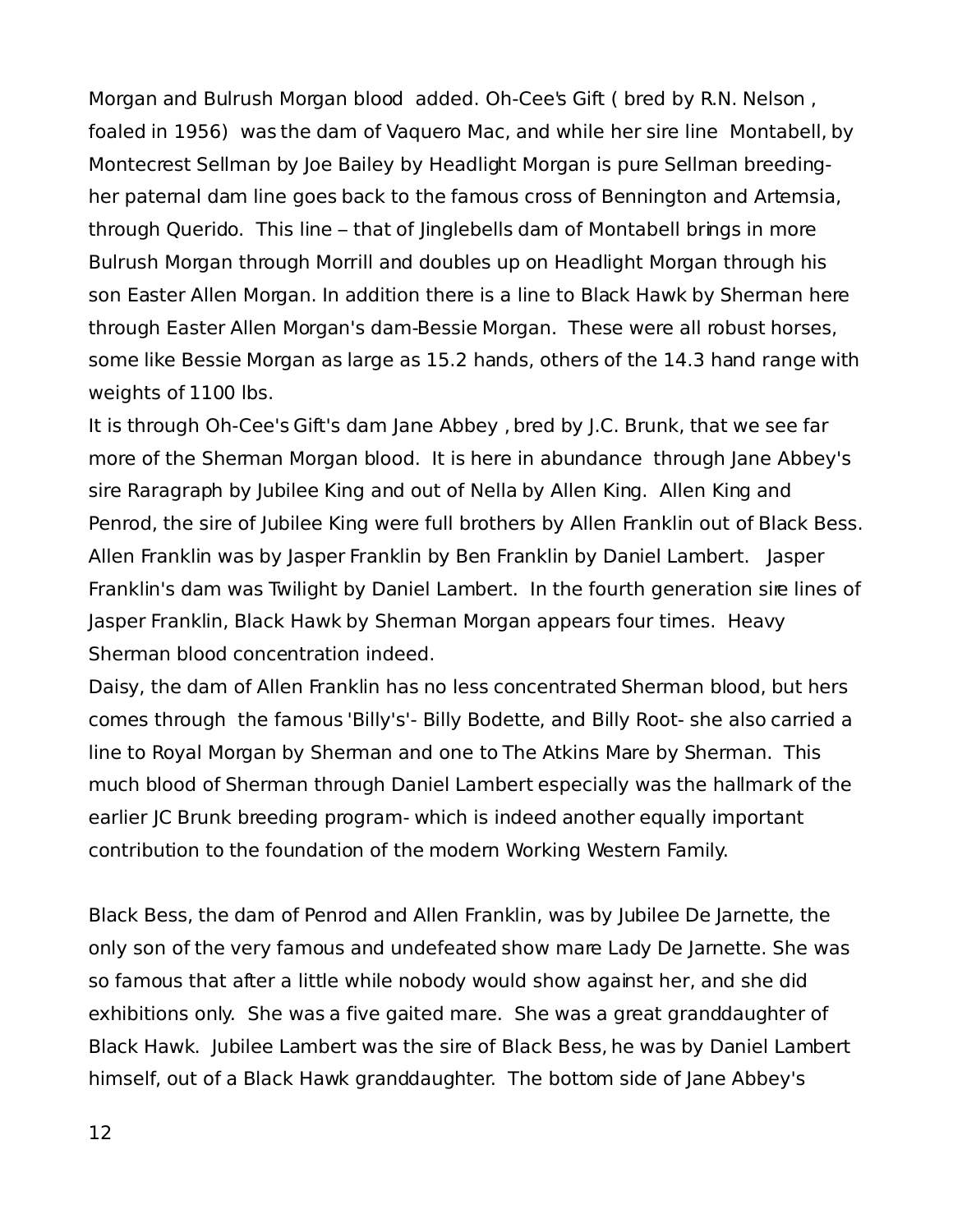pedigree is a virtual repeat of the top side of her pedigree with the addition of Knox Morgan by Mountaineer Morgan who goes back to Sherman , close up on both sides of his pedigree. Knox Morgan was the maternal grandfather of Jane Abbey's dam-Betty Barr. Betty Barr was by Penrod out of Daisy Knox, who was also the dam of the famous Jubilee King son- Red Vermont. Daisy Knox was out of Daisy De Jarnette by Jubilee De Jarnette X Ben's Daisy by Ben Franklin. The dam of Ben's Daisy was the same Daisy as mentioned above as the dam of Allen Franklin. This is the heart of the JC Brunk breeding program. Knox Morgan crossed onto the Daniel Lambert blood brought to that line more elegance and more compactness of form. This is the top side of Gay Vaquero's pedigree- a blend of US Government

Farm, the best of Sellman, Ancient Vermont blood, and the best of Brunk breeding.

Gay Berta, dam of Gay Vaquero was by Gay Mac, out of Roberta Ro. Roberta Ro was a full sister to Bessie Ro who was the dam of Ro Mac the sire of Vaquero Mac. Gay Berta had six progeny, and won her class of Mare and Foal at age 17- she was a very pretty mare, very smooth, and very correct, with a lovely expression and eye. She was owned by The Nelsens, and was very much a prized broodmare. Four of her produce were Gay Vaquero, Panzarita Ro by Ro Mac, Seranita Ro by Senator Gift, and Tia Margarita by Tio Lalo. All of whom were very well known, and highly regarded. This is what is considered as California breeding despite it being based on the old US Government Farm in Vermont at Middlebury. Primavera Ramona, dam of LBF Gay Enchantress was also bred by Richard and Phyllis Nelsen of California. The Primavera horses are highly regarded and sought by today's breeders of Working Western Family ( WWF) Morgans. Primavera Ramona has produced thirteen foals, including among them the well known Reining Horse- Painter's Pine Ridge, bred by Polly Smith and now owned by the Filipecks. Ramona has produced for Little Brook Farm, and for Triple S Morgans primarily. The sire of Primavera Ramona was Juan Bravo, also bred by the Nelsens, and her dam was El-Mira Rexanne bred by Earl R. Buss of Grafton, Ohio. The El-Mira prefix is synonymous with Linsley bred horses, and here again, by those seeking to improve athletic ability in their stock- it is highly sought.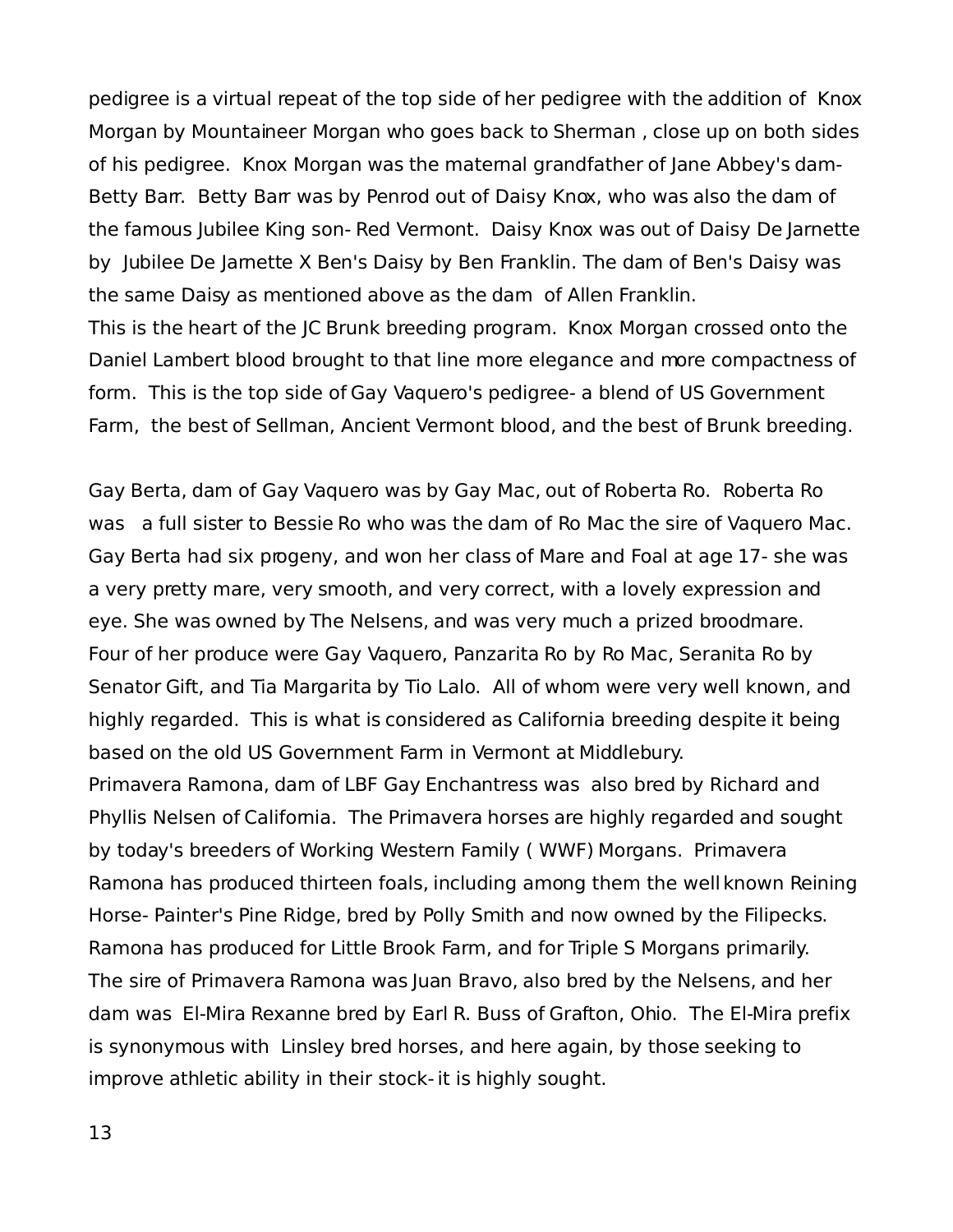Juan Bravo, sire of Primavera Ramona, was by the legendary stallion Californio. He also was bred by The Nelsens when they lived in Ohio. The dam of Juan Bravo was the very well known and highly respected mare Re-Wind of Sundown. Juan Bravo was a Reining Horse Champion, just as his grandson Painter's Pine Ridge is. Juan Bravo sired only seven Morgan get according to AMHA records. Primavera Ramona and her half brother Primavera Regalo owned by Roy Foote, Treasure Morgans in Montana, are perhaps the best known , and most productive of Juan Bravo's get.

Californio , also bred by The Nelsens, was a 1967 Palomino stallion who sired 54 get and has left his mark, though his get, all over the North American continent. He was not a big ,tall horse, but he was a most impressive stallion. He was used for all kinds of riding, English, Jumping, and of course Western. His family is known not only for the lovely Palomino color they often have, but for their athletic ability. He was sired by Tio Lalo , palomino , bred by E.N. Vail of Los Angeles , California. Tio Lalo was shown and won in Western Pleasure. Tio Lalo left nineteen registered get. He was sired by the Sonfield son Mahan Field out of Helen Mala. Mahan Field was bred by Roland Hill of California. while Mr. Hill owned Sonfield. This is US Government Farm breeding on both sides. But since Sonfield stood in California , it can also be considered as California breeding. Sonfield was by Mansfield out of Quietude a daughter of Troubadour of Willowmoor. Ruth was the dam of Quietude. She was a 1915 Vermont bred mare by Reynard out of Laura Jay. Ruth goes back to Sherman Morgan through Billy Roberts on both sides of her pedigree. She also has multiple crosses to Sherman through The Streeter Horse and through Billy Root and The Bodette Horse. So Sonfield was a blend of the old Government breeding and that of Daniel Lambert through Jubilee De Jarnette going back to Sherman Morgan.

Sissy was the dam of Californio, she by Ro Mac by Gay Mac out of Berta Sonfield by Sonfield. This is old US Government Farm breeding indeed, even though she was foaled in California, bred by Dr. CC Reed of Compton, CA.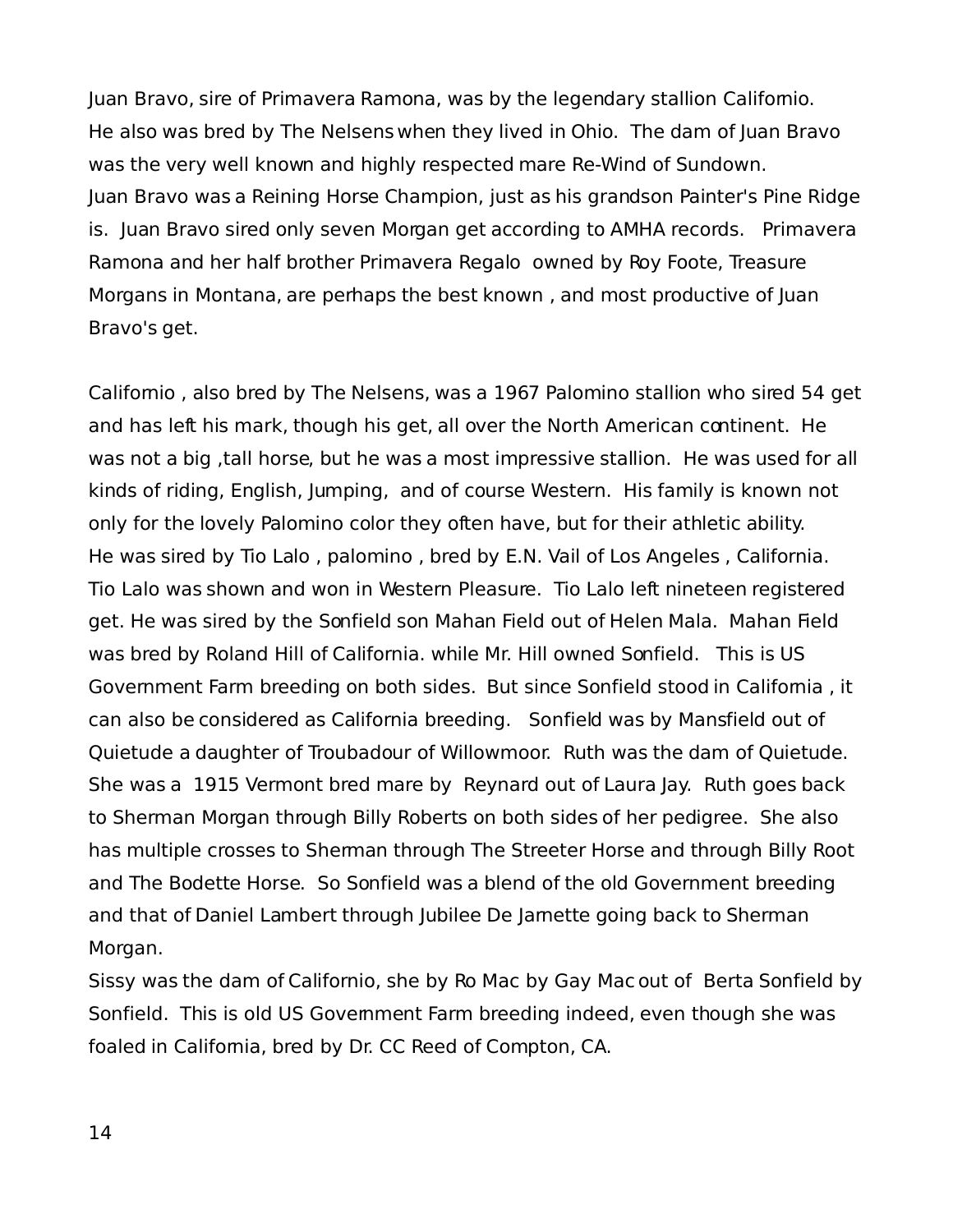Mansfield was by Bennington out of Artemsia- perhaps the most famous breeding of the US Government Farm. Bennington was by General Gates who was sired by Denning Allen and who has many crosses back to Sherman Morgan again through his sire Honest Allen. The historical story goes that Joseph Battell admired Honest Allen greatly and when years later his son Denning Allen came up for public sale Joseph Battell bought him. Honest Allen had a race time of 2:28 to pole . Denning Allen sired the race gelding Lord Clinton, who was extremely admired by Mr. Battell, but as a gelding would not do as a breeding horse, which is why in part he bought Denning Allen when he became available.

Artemsia was of what is known as Ancient Vermont Lineage- she was by Ethan Allen 3rd. out of Lady Laura ( Harrison Orcutt Mare) who was sired by Bob Morgan. Ethan Allen 3<sup>rd</sup> goes back to Sherman Morgan and to Woodbury Morgan as well as to Bulrush Morgan. On her pedigree are found such famous names as Black Morgan, Morgan Tiger, Green Mountain Morgan, Hale's Green Mountain, Cushings Green Mountain, Ethan Allen 50, and the Dr. Abel Brown Horse.

Helen Mala, the dam of Mahan Field was bred by Roland G. Hill of California. She was a 1938 brown mare of pure Sellman breeding being by Headlight Morgan out of Baby Lu. Headlight Morgan was by Ethan Allen 2nd, out of Lady Stratton who goes back to Woodbury Morgan where Ethan Allen 2nd, goes back to Justin Morgan though his son Red Robin. So here within Headlight Morgan are lines to Woodbury Morgan, Red Robin, and Black Hawk to Sherman Morgan. Black Hawk comes in through Ethan Allen 50 grandsire of Ethan Allen 2nd. Baby Lu , dam of Helen Mala, brings in the blood of The Admiral and Major Antoine her maternal grandfather. The Admiral by Jubilee De Jarnette brings in Sherman Morgan through Daniel Lambert via Jubilee Lambert and in addition brings in Bulrush Morgan through his dam Morrill Queen through Winnebago Chief. She also brings in Revenge by Justin Morgan, and Black Hawk by Sherman Morgan through her dam Olive. Emma Antoine was the dam of Baby Lu. She was by Major Antoine out of Topsy. This cross that of The Admiral and Major Antoine is classic Sellman breeding. Major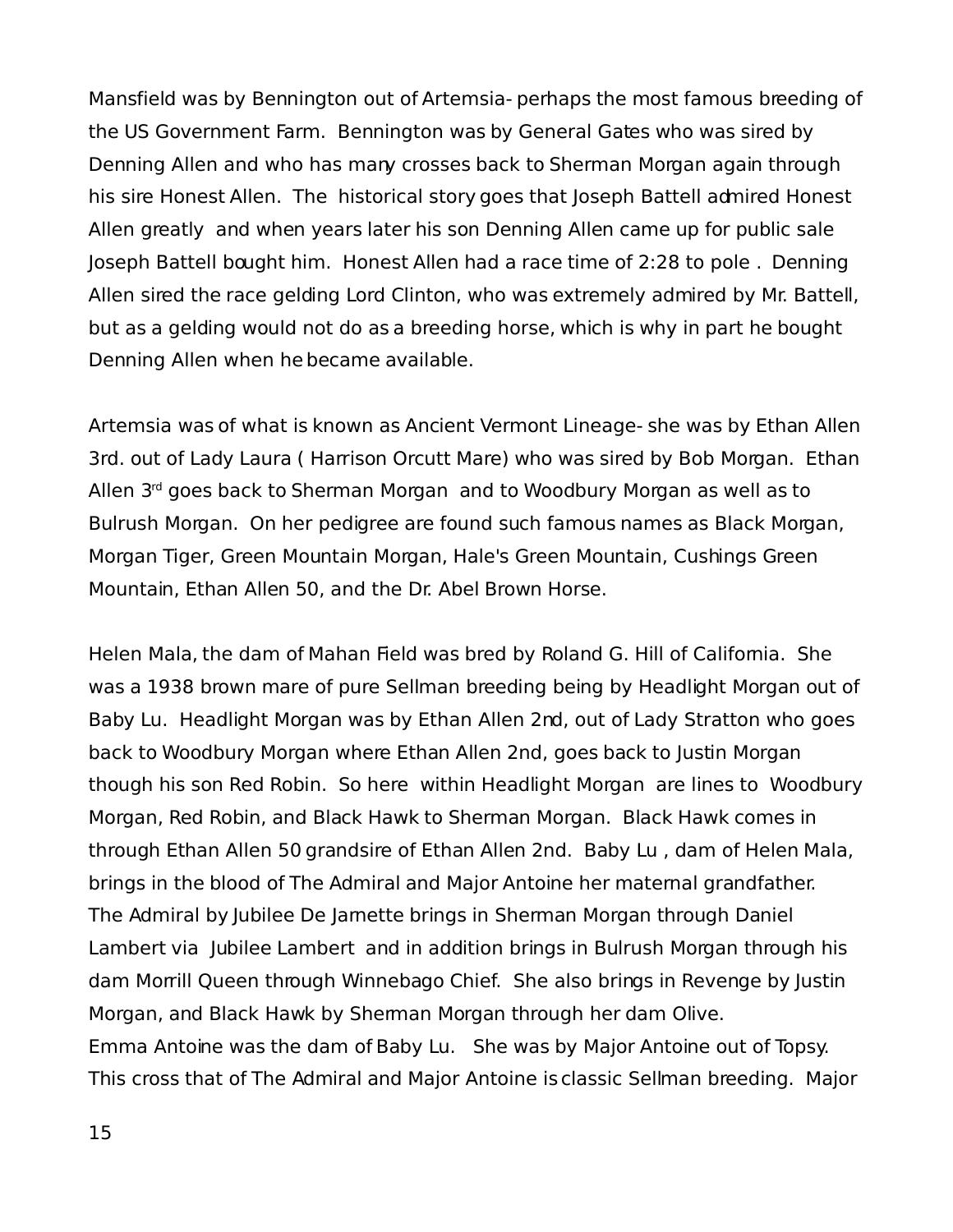Antoine was by Meteor Jr. who traces back to Sherman Morgan via Black Hawk, and Black Hawk's son Chieftain. Through the dam of Meteor Jr- Nell Bird comes a line to Woodbury Morgan. Through Emma Antoine's dam comes another line to Bulrush Morgan and two more to Woodbury Morgan. This is a very carefully done blend of not only the major sons of Justin Morgan, but includes two of the lessor known sons, Red Robin, and Revenge as well as The Hawkins Horse by Justin Morgan who comes into this pedigree through Emma Antoine's great grandfather Octoroon. This then is the contribution of MahanField to Primavera Ramona through Californio's sire Tio Lalo.

Palomesa was the dam of Tio Lalo, she by Midnight Sun out of Baby O. It is Palomesa who contributed the palomino coloring that came down to Californio. She was a palomino mare , foaled in 1947, and bred by SM Salisbury of Los Angeles , California. Tio Lalo was her only registered Morgan offspring. Tio Lalo looked amazingly like his grandsire Midnight Sun – testimony to breeding strength indeed. Midnight Sun was double registered with both the Morgan and Palomino Associations. He sired 19 foals, and was foaled in 1943. His sire Sun Down Morgan was owned by Merle Little of CA from the age of twelve on. Mr. Little used him as a parade horse, a trail horse and a stock horse. SunDown Morgan was a very handsome , upstanding horse with a great deal of presence . He sired 29 foals . His breeding goes back to Bulrush Morgan on the top line through Raven Chief, Morgan Chief, Chief Morgan, to Julian Morgan by Winnebago Chief. This is all Bulrush breeding. Raven Chief was bred by Richard Sellman, who had purchased his sire Morgan Chief earlier. Morgan Chief was Midwest bred and only had 4 progeny registered. Richard Sellman took this Bulrush bred horse and bred him to Baby Girl, a 1910 chestnut mare doing what became a classic Sellman pattem. She was by The Admiral out of a mare who was a daughter of both Major Gordon and Major Antoine. Really setting the pattem with the breeding of Raven Chief in combining the Old Midwestern bloodlines.

The dam of SunDown Morgan was the Sellman bred mare Texsky, she by Texas Allen out of Frisky by Gold Medal. This line of Sellman breeding combines Sherman,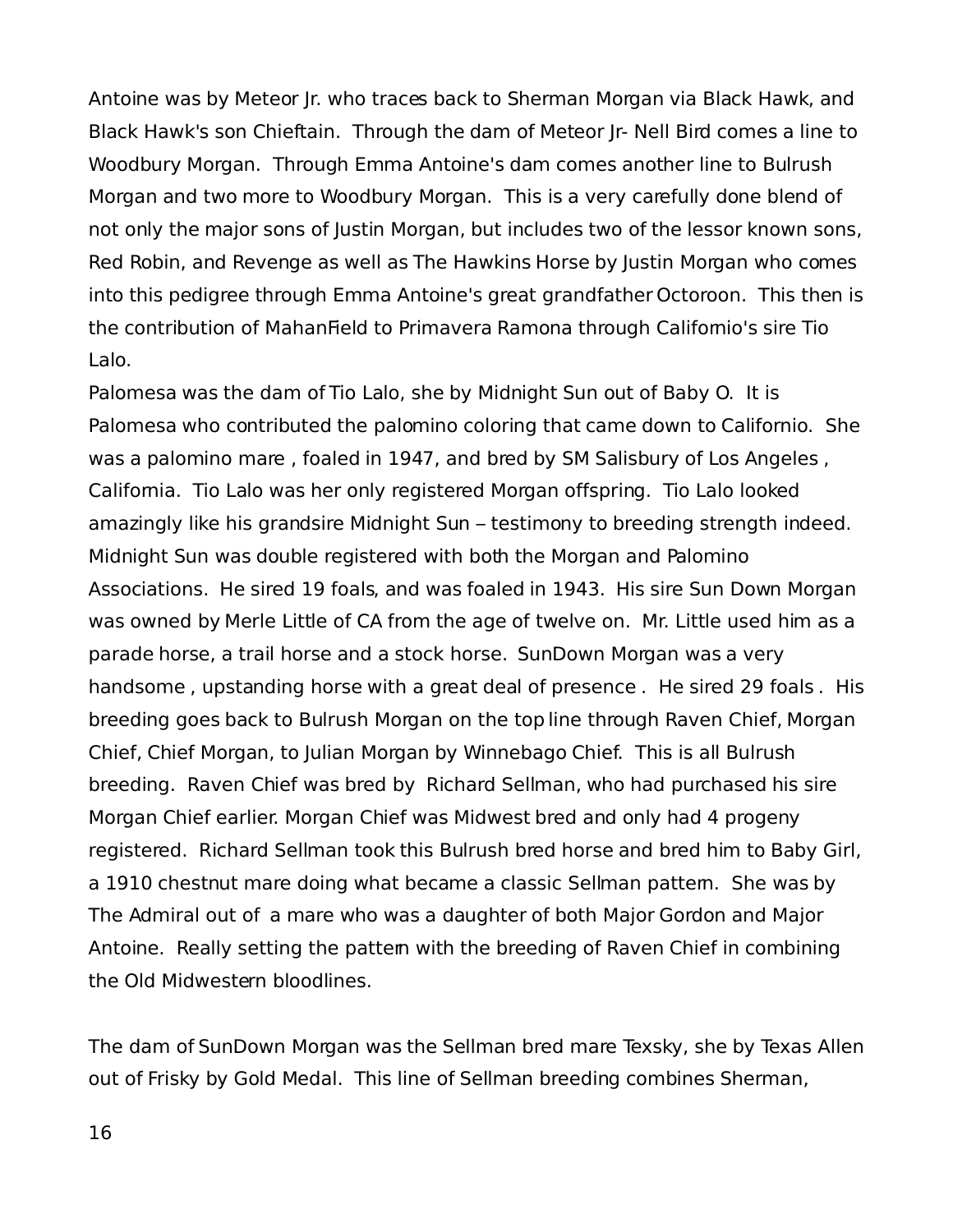Bulrush and Woodbury Morgan. Texsky went back to Headlight Morgan- the Woodbury and Sherman lines; Gold Medal,going back to Woodbury, Bulrush and the lessor known Hawkins Horse by Justin Morgan, as well as Sherman Morgan. Her pedigree contains the bloodlines of the sire of Texas Allen, Easter Allen Morgan by Headlight Morgan, Flying Morrill, The Hanchett Horse, Bessie Morgan, Nell Bird with her contribution of Black Hawk- in short a very good representation of all the best of the original breed bloodlines.

DawnGlo, dam of Midnight Sun is of different breeding. She was a 1939 Palomino mare, registered as Creme, bred by the LU Sheep Company , Dickie Wyoming and owned by Helen Greenwalt. Her sire was Night Tide by Tiffany by Mansfield. Night Tide's dam was Glenalla- the daughter of Allen King and Ruby Reade. Ruby Reade had the blood of Jubilee De Jarnette, Bess Franklin by the Daniel Lambert grandson Chetco by Ben Franklin, Ethan Allen 50 by Black Hawk by Sherman- so the Glenalla line was just about pure Sherman Morgan, heavily through Daniel Lambert. While Night Tide, DawnGlo's sire was on his sire line, pure old Government breeding. An interesting combination indeed.

Ishawoowa was the dam of DawnGlo. She was by Linspar by Linsley whose sire line was Old Government breeding, but whose dam Sunflower Maid was by Headlight Morgan. Ishawoowa was another LU Mare, whose sire was Flyhawk and her dam was Coalie out of an unregistered mare who was the granddaughter of Dan Patch an American Trotting Registered stallion who traced to Star of the West, and Black Hawk 20 among others. This is characteristic of early LU breeding which was daughters of Flyhawk, out of un-registered mares who traced back to Morgan bloodlines then bred to Linspar.

Re-Wind of Sundown was the dam of Juan Bravo, she was by Siskiyou Thor ( Ryder X Shasta Girl). Siskiyou Thor 's sire Ryder was a Sonfield son, out of a Querido daughter -Angel A- who traces back to Texas Allen who Sellman used. She also carried the other well known Sellman stock such as Angelina and through Moleskin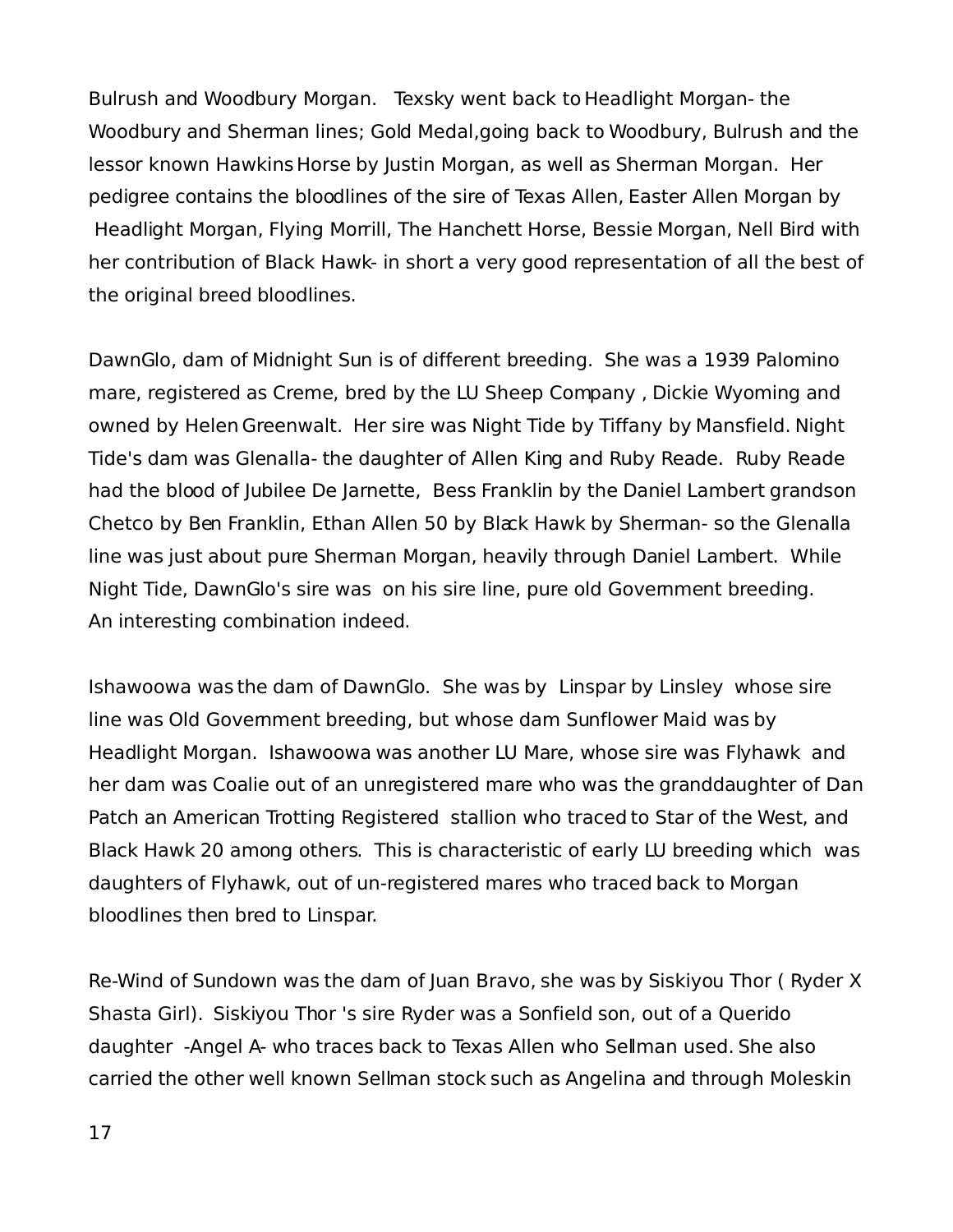she goes back to the classic Sellman pattern of Headlight Morgan on daughters of The Admiral and Major Gordon. Re-Wind Of Sundown was herself a very well known mare , of , I think Cutting Horse renown.

Shasta Girl, Thor's dam was by North Fork out of Georgette. North Fork was a Querido grandson, who's paternal granddam was the pure Sellman mare Addy. North Fork's dam was Roverta who on her sire line goes to Allen King, full brother to Penrod- sire of Jubilee King . Roverta was out of Roboss who was Red Oak by General Gates out of Sellman mare Bossie A. Again here is a blend of Old Government, Daniel Lambert , and Bulrush Morgan. Shasta Girl's dam Georgette was by the exquisite Mountcrest Sellman, out of Frisky A- another of Sellman's superb mares. Mountcrest Sellman is a name which when it appears on a pedigree almost always guarantee's a splendid offspring one which continue to pass on Mountcrest Sellman's fine conformation and high quality.

El Blazie was the dam of Re-Wind of Sundown. She was by El Cortez, a good son of the powerful and highly regarded Romanesque by Red Oak out of Mariah K. an extremely well known Sellman mare.. Romanesque was her only progeny but what a contribution to the breed he was. El Cortez was out of the Linsley daughter Viola Linsley , she being out of old Donbelle of classic Old Vermont, Ancient Morgan breeding.

El-Mira Rexanne was the dam of Primavera Ramona. She was by Rex Linsley who on his sire line is pure old Government breeding, going to Linsley of course, and with two crosses to Headlight Morgan. Rex Linsley's paternal granddam was Racher who was by Silver Ranger ( Querido X Angelina ) Angelina was a Sellman bred mare. The dam of Racher was Dan's Bess by Dan by Headlight Morgan . Dan's Bess was out of Lady Skinner . Lady Skinner was a Headlight Morgan daughter who went back to both Bulrush Morgan and Woodbury Morgan. This is old Midwestern breeding. Rex Linsley also carried the blood of Jubilee King through his dam Nelda L.J. by Jekyll out of Neliza , a very famous Jubilee King daughter. Racher was bred